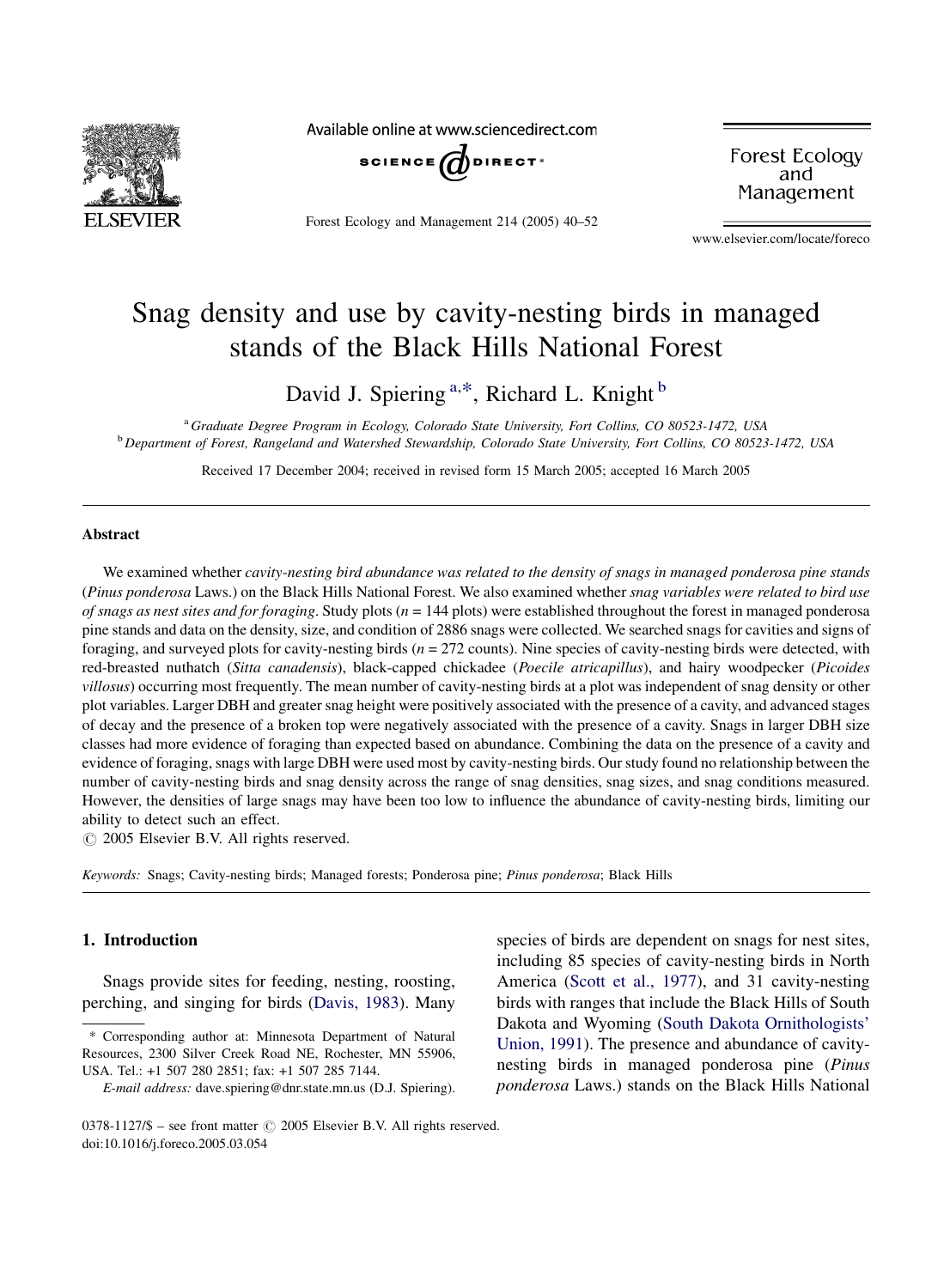Forest (BHNF) is dependent on retention of suitable snags for these species. Therefore, information of how many and what types of snags are required by cavitynesting bird species is critical for wildlife biologists, silviculturists, and forest managers.

Forest management practices and snag removal affect populations of cavity-nesting birds occurring in managed forests. Cavity-nesting birds declined by 52% when ponderosa pine snags were removed during a timber harvest in Arizona [\(Scott, 1979](#page-11-0)). On a large forest clear-cut in Texas, avian species richness, diversity and bird abundance were all significantly higher on plots where hardwood snags were retained, whereas cavity-nesting birds were virtually absent from snagless plots [\(Dickson et al., 1983](#page-11-0)). In the BHNF where shelterwood logging occurred, some species of cavity-nesting birds where less abundant in treated areas, whereas others species were more abundant, but none showed significant differences in abundance ([Anderson and Crompton, 2002](#page-10-0)).

In addition to total snag density, characteristics of individual snags are important to cavity-nesting birds for selecting nest trees and foraging sites. Researchers across many forest types have found that cavity-nesting birds utilize snags with large DBH and tall height for nest trees [\(Scott, 1978; Cunningham et al., 1980;](#page-11-0) [Mannan et al., 1980; Raphael and White, 1984;](#page-11-0) [Reynolds et al., 1985; Zarnowitz and Manuwal,](#page-11-0) [1985; Schreiber and deCalesta, 1992](#page-11-0)). Characteristics such as tree species, the state of decay, percent bark cover, and presence of a broken top are also important, but selection for specific characteristics can vary by bird species ([McClelland and Frissell, 1975; McClelland](#page-11-0) [et al., 1979; Cunningham et al., 1980; Mannan et al.,](#page-11-0) [1980; Raphael and White, 1984; Zarnowitz and](#page-11-0) [Manuwal, 1985; Schreiber and deCalesta, 1992\)](#page-11-0). Dead trees are selected over live trees as foraging sites by cavity-nesting birds ([Raphael and White, 1984; Imbeau](#page-11-0) [and Desrochers, 2000](#page-11-0)). Snags are colonized by bark beetles and wood boring beetles which provide a critical food resource for some bird species, especially the Picoides woodpeckers ([Anderson, 2003](#page-10-0)).

Our study was designed to examine the relationship between cavity-nesting birds and snag density in managed ponderosa pine stands on the BHNF. We hypothesized the abundance of cavity-nesting birds will increase with increased snag density. We also examined if cavity-nesting bird use of snags as

nest sites was related to the following snag characteristics: DBH (diameter at breast height), snag height, state of decay, percent bark cover, and the presence of a broken top, and if evidence of foraging on snags was related to the following snag characteristics: tree species, DBH, and state of decay. We hypothesized that the presence of a cavity and evidence of foraging would be more likely in larger snags.

## 2. Methods

# 2.1. Study area

The BHNF is located in southwestern South Dakota and northeastern Wyoming  $(43^{\circ}16'13'' - 44^{\circ}47'49'')N$ , 103°19'15"-104°43'3"W) and encompasses 504,072 h ([Fig. 1](#page-2-0)). The Black Hills rise out of grasslands, and topography varies from rolling forested hills to steep and rugged rock outcroppings. Major tree species in the BHNF include ponderosa pine, white spruce (Picea glauca (Moench) Voss), aspen (Populus tremuloides Michx.), and bur oak (Quercus macrocarpa Michx.), with lodgepole pine (Pinus contorta Dougl.), paper birch (Betula papyrifera Marsh.), Rocky Mountain juniper (Juniperus scopulorum Sarg.), and limber pine (Pinus flexilis James) also occurring [\(Hoffman and](#page-11-0) [Alexander, 1987](#page-11-0)). Ponderosa pine is the dominant tree species covering nearly 95% of forested area and occurs at all elevations and on all soil types [\(Shepperd and](#page-11-0) [Battaglia, 2002\)](#page-11-0).

The forests of the Black Hills were heavily cut and intensively managed since early settlement in late 1800s ([Ball and Schaefer, 2000\)](#page-10-0) and have undergone considerable change [\(Parrish et al., 1996\)](#page-11-0). Currently, most ponderosa pine stands are managed under a shelterwood silvicultural system [\(USDA Forest Service,](#page-12-0) [1997](#page-12-0)). Forest Service standards in the BHNF propose retaining four snags on north and east slopes and two snags on south and west slopes of at least 25.4 cm (10 in.) DBH with 25% being greater than 50.8 cm (20 inches) DBH [\(USDA Forest Service, 2001](#page-12-0)).

The sampling frame for our study was managed ponderosa pine stands. We restricted our sampling to the habitat structural stages of sapling-pole stands (stage 3) and mature forest stands (stage 4) for USDA Forest Service Region 2. Habitat structural stages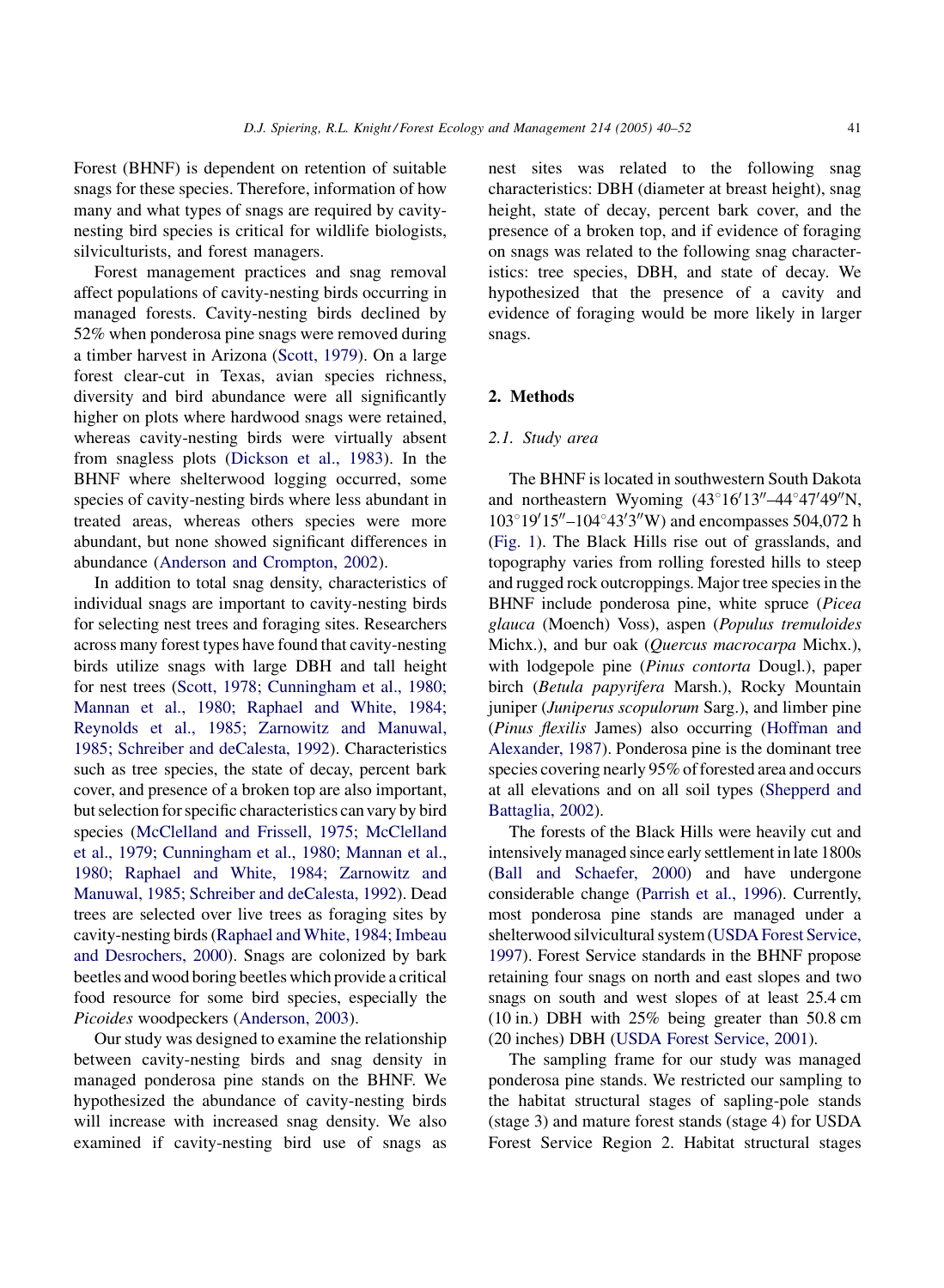<span id="page-2-0"></span>

Fig. 1. Black Hills National Forest showing locations of 144 study plots and four ranger districts (RD).

represent a five stage sequence of forest succession (grass-forb (stage 1), shrub-seedling (stage 2), sapling-pole (stage 3), mature (stage 4), old-growth forest (stage 5)), and stages 3 and 4 are further divided into 3a/4a, 3b/4b, and 3c/4c for 11–40%, 41–70%, and 71–100% crown cover, respectively ([Buttery and](#page-11-0) [Gillam, 1987](#page-11-0)). Stands with recorded fires (1939– 2001) and active timber sales were not included.

#### 2.2. Data collection

Study plots were 0.4 ha circular plots and were selected from a pool of 500 randomly placed points within the sampling frame. Plots were established after a visual estimate of snag density in the field at the random points to ensure a balanced distribution across a wide range of snag densities. Habitat structural stage was verified and recorded and the presence of ponderosa pine forest cover was confirmed in the field. Live tree basal area was measured by a variable point sample using a 10 BAF (English) prism, and the location of plot center was taken with a GPS unit.

We defined a snag as a dead standing tree, with no green needles or leaves,  $\geq 8.0$  cm DBH and  $\geq 2.0$  m in height. Tree species, DBH to the nearest mm, snag height to the nearest 0.1 m (using a clinometer), and decay class were measured for each snag. Decay class was based on snag condition and ranged from 1, a recently dead tree, to 5, a rotting stump, following [Thomas et al. \(1979\)](#page-11-0) with modifications by [Lentile](#page-11-0) [et al. \(2000\)](#page-11-0). We estimated the amount of bark remaining on each snag to the nearest 10%, and recorded the presence or absence of a broken top. We noted the presence of cavities in snags, and defined cavities as excavations created by a bird for the purpose of nesting. Evidence of bird foraging including chipped bark, drill holes, and foraging excavations and was also recorded.

All species of cavity-nesting birds seen or heard were recorded during point counts conducted at the center of plots from 20 May to 1 July 2003, which was during the breeding season for these birds in the BHNF. Point counts followed the variable circularplot method ([Reynolds et al., 1980](#page-11-0)), with adjustments for distance sampling analysis ([Buckland et al., 2001\)](#page-10-0). Surveys began at sunrise and ended no more than 4 h later [\(Mills et al., 2000b\)](#page-11-0), and were not conducted if weather conditions could affect bird activity or detectability. Counts were 5 min in length and began 1 min after reaching plot center. Plots were either visited once or twice during the sampling period.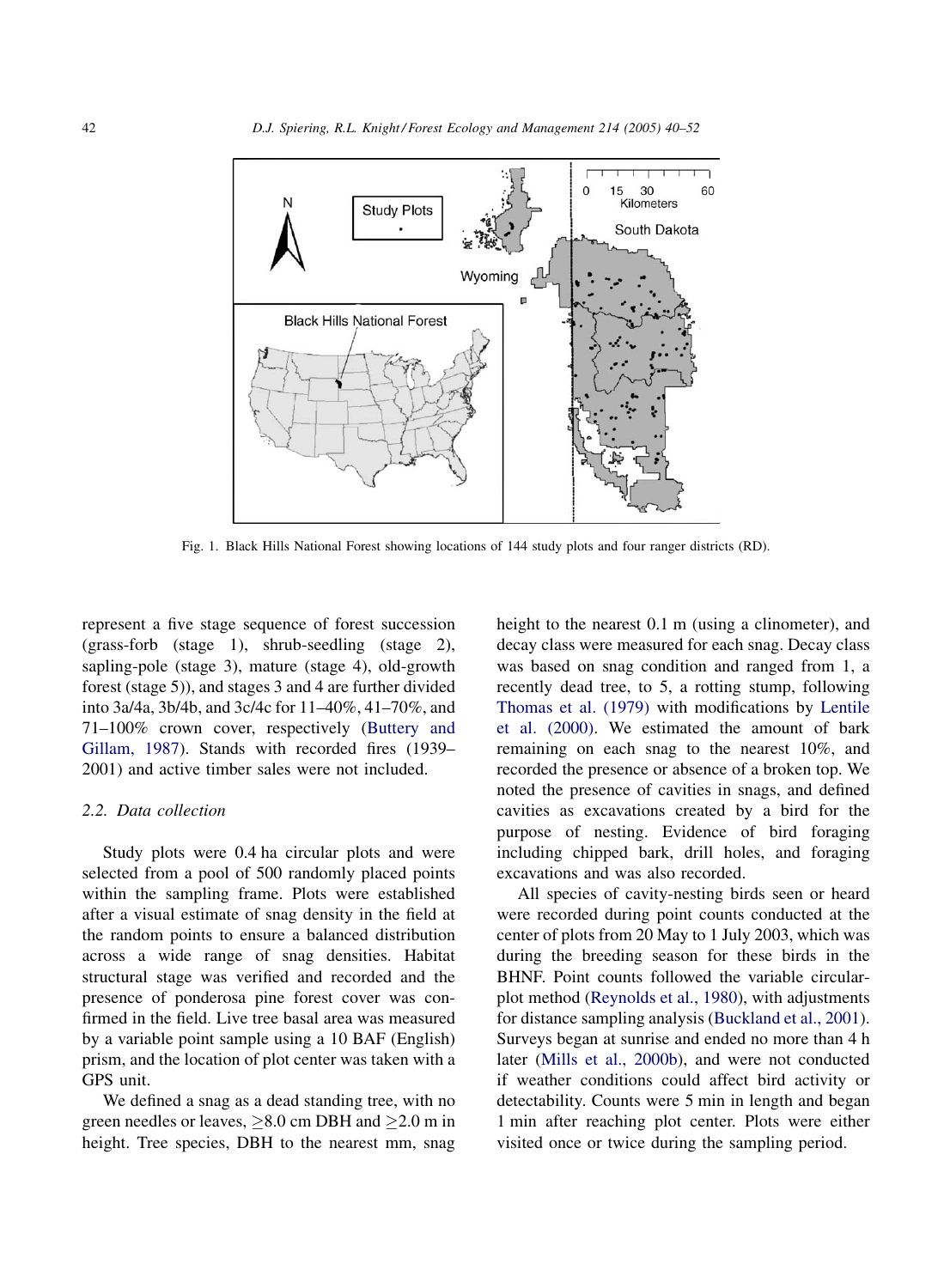#### 2.3. Statistical analysis

Program DISTANCE (Version 4.1 Release 2; [Thomas et al., 2003\)](#page-12-0) was used to analyze the point count data and calculate density estimates for the cavity-nesting bird species detected. Distance sampling ([Buckland et al., 2001\)](#page-10-0) provides an estimate of bird density while avoiding the assumption of constant probability of detection despite differences in observers' ability, environmental and vegetation differences at the time and location of surveys, and differing physical and behavioral attributes of bird species ([Rosenstock et al., 2002\)](#page-11-0). We modeled the probability of detection as a function of radial distance from plot center using models suggested by [Buckland et al.](#page-10-0) [\(2001\)](#page-10-0) for each bird species separately. Akaike's information criteria (AIC) was used to select the best model. We examined  $\chi^2$  goodness-of-fit values to assure models adequately fit the data ( $P > 0.05$ ).

Regression analysis with generalized linear models ([McCullagh and Nelder, 1989](#page-11-0)) was used to examine the relationship between the mean number of cavitynesting birds recorded at a plot and plot variables including: snag density, density of snags  $\geq$ 25.4 cm DBH, live tree basal area, habitat structural stage, and latitude of plot center. Due to few plots in habitat structural stage 3c, stages 3b and 3c were combined for analysis. Latitude was included as a parameter to account for a north/south moisture gradient that occurs in the Black Hills. Simple and multiple regression models with the plot variables in all possible combinations, including a fully parameterized global model, were examined. Diagnostic plots and residual values were examined to assure assumptions of normality and homogeneity of variance were met and to check the data for outliers.

An information-theoretic approach was used to analyze the relationship between the presence of a cavity in a snag and characteristics of that snag and to select the ''best''model to describe the data and rank the remaining models ([Burnham and Anderson, 2002\)](#page-11-0). Snag characteristics included DBH, snag height, decay class (classes 1 and 2 were combined as early stages of decay and classes 3–5 were grouped as advanced stages of decay), percent bark cover, and the presence of a broken top. An a priori candidate set of logistic regression models was developed, based on published literature and existing knowledge of cavity-nesting bird

ecology, to evaluate the probability of the presence of a cavity in a snag. Characteristics such as DBH, tree height and the process of decay differ between tree species; therefore, tree species were analyzed separately using the same candidate set of logistic regression models. These sets of models included a fully parameterized global model, and the Hosmer–Lemeshow goodness-of-fit test [\(Hosmer and Lemeshow,](#page-11-0) [2000](#page-11-0)) was used to determine whether the global models adequately fit the data ( $P > 0.05$ ). The overdispersion parameter  $(\hat{c})$  was calculated for the global models to assess whether a correction for overdispersed data was necessary. These models were ranked using Akaike's information criteria with an adjustment for small sample size  $(AIC_c)$  and  $\Delta AIC_c$  values and model weights  $(w_i)$  were calculated. To evaluate model parameters individually, sets of models containing all possible combinations of parameters were analyzed and model averaged parameter estimates along with confidence intervals and parameter weights were calculated for all parameters. [Burnham and Anderson](#page-11-0) [\(2002\)](#page-11-0) provide a thorough review of the application of AIC with relevant references. We used PROC LOGISTIC to compute Hosmer and Lemeshow goodness-of-fit tests, overdispersion parameters, and log likelihood values (SAS version 8.2; [SAS, 2001](#page-11-0)).

The presence of chipped bark, drill holes, or foraging excavations were combined to classify snags as either utilized by foraging birds or not utilized. Evidence of foraging on snags was analyzed using Pearson's  $\chi^2$ goodness-of-fit tests to examine if evidence of foraging differed by DBH size class (8.0–23.0, 23.1–38.0, 38.1–  $48.0, >48.0$  cm), decay class (classes 1–5, each class analyzed separately), or tree species ([Zar, 1999](#page-12-0)). The proportion of snags with evidence of foraging in each DBH size class, decay class, or tree species was compared to the proportion of all snags in the same DBH size class, decay class, or tree species. We compared P-values to 0.05 alpha value and used SAS version 8.2 [\(SAS, 2001](#page-11-0)) for analysis.

## 3. Results

#### 3.1. Snag population

Data on 2886 snags from 144 plots were collected. The median snag density was 32 snags/ha and snag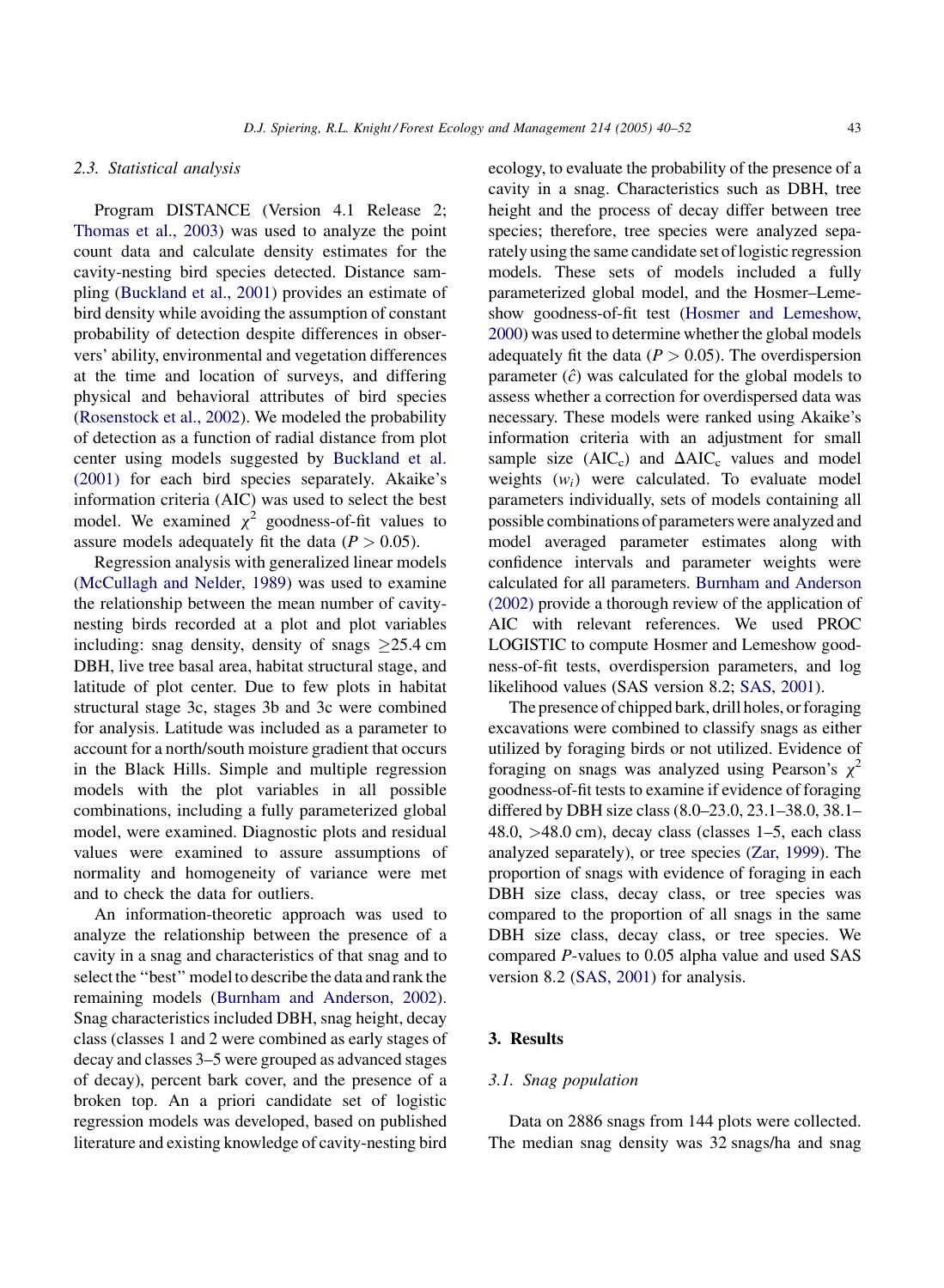<span id="page-4-0"></span>

Fig. 2. Percent of 2886 snags by diameter class in managed stands of ponderosa pine across the Black Hills National Forest (8.0–23.0 cm = 2346 snags,  $23.1-38.0$  cm = 448 snags,  $38.1-48.0$  cm = 70 snags,  $>48.0 = 22$  snags). Snags in the smallest diameter class dominated the sampled snag population, and large diameter snags are rare.

densities ranged from 0 to 304 snags/ha. Snags were identified from the following four tree species: aspen, paper birch, ponderosa pine, and white spruce. Ponderosa pine was the most abundant species, with 2546 snags (88.2%), followed by aspen with 235 snags  $(8.1\%)$ , paper birch with 54 snags  $(1.9\%)$ , white spruce with 37 snags (1.3%), and 14 snags were classified as unknown.

The DBH of snags ranged from 8.0 to 63.0 cm, with small diameter snags greatly outnumbering larger diameter snags (Fig. 2). The smallest diameter class, 8.0–23.0 cm, made up 81.3% of the snags, while there were only 22 snags >48.0 cm diameter, comprising 0.8% of the sampled snag population. Heights of snags sampled ranged from 2.0 to 27.8 m with a mean height of  $5.8 \text{ m}$  (S.D. = 3.6). Snags in the early stages of decay dominated the sampled population, with 82.3% of snags in either decay class 1 or 2. This lack of decay is also evident by the high mean bark cover of 85.2%  $(S.D. = 30.8)$ . There were 75.2% of the snags with broken tops.

## 3.2. Cavity-nesting birds

Nine species of cavity-nesting birds were recorded during 272 point counts [\(Table 1\)](#page-5-0). Red-breasted nuthatch, black-capped chickadee, and hairy woodpecker were the most common species detected and had sufficient sample sizes to estimate densities.

We detected little relationship between the mean number of cavity-nesting birds and plot variables. The mean number of cavity-nesting birds detected at a plot was independent of snag density  $(R^2 = 0.0029)$ ,  $P > 0.05$ ). The fully parameterized global model, including snag density, density of snags  $\geq$ 25.4 cm DBH, live tree basal area, habitat structural stage, and latitude of plot center, was significant  $(P = 0.0132)$ , but had little explanatory power  $(R^2 = 0.1203)$ . Examination of the residuals and diagnostic plots did not reveal violations of normality or homogeneity of variance assumptions and no outliers were found.

#### 3.3. Snags with cavities

A total of 153 snags contained one or more cavities. Of these snags with cavities, 133 were ponderosa pine, 17 were aspen, 2 were paper birch and 1 was a white spruce. Ponderosa pine and aspen snags were analyzed separately whereas the other two species were not analyzed due to small sample sizes.

The Hosmer and Lemshow goodness-of-fit test for the fully parameterized global model predicting the probability of the presence of a cavity in a ponderosa pine snag indicated the model adequately fit the data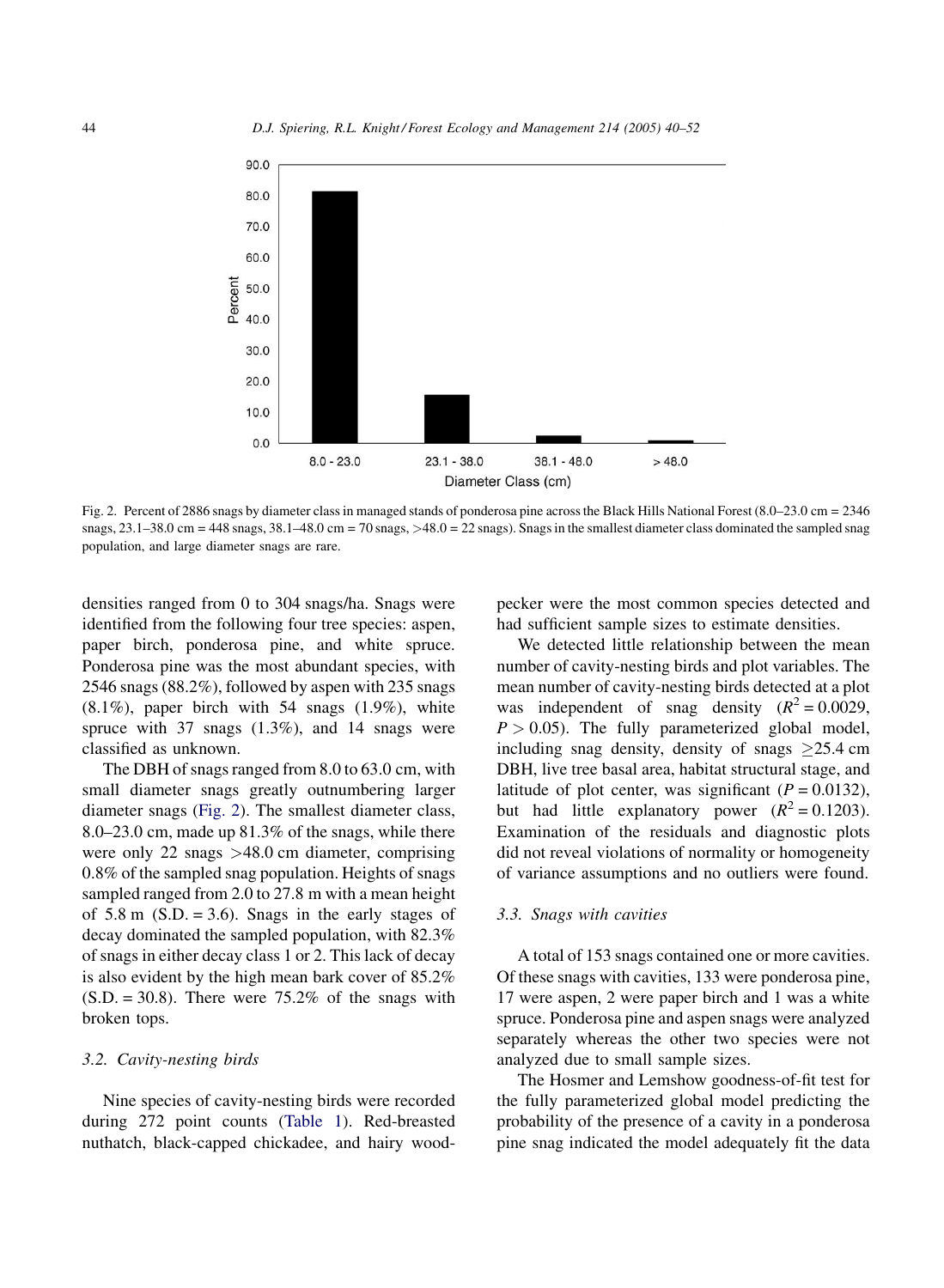<span id="page-5-0"></span>Table 1

Cavity-nesting bird species detected during 272 counts in 2003 on 144 plots in managed ponderosa pine stands on the Black Hills National Forest

| <b>Species</b>                                         | Ν   | Density (birds/ha) | CV(%) | No. of plots |
|--------------------------------------------------------|-----|--------------------|-------|--------------|
| Hairy woodpecker (Picoides villosus)                   | 50  | 0.08               | 19.3  | 38           |
| Black-backed Woodpecker (Picoides arcticus)            |     |                    |       |              |
| Northern flicker (Colaptes auratus)                    |     |                    |       | 14           |
| Red-naped sapsucker (Sphyrapicus nuchalis)             | 20  |                    |       |              |
| Black-capped chickadee ( <i>Poecile atricapillus</i> ) | 66  | 0.11               | 15.8  | 51           |
| White-breasted nuthatch (Sitta carolinensis)           | 10  |                    |       | 9            |
| Red-breasted nuthatch (Sitta canadensis)               | 81  | 0.09               | 12.4  | 62           |
| Brown creeper (Certhia americana)                      |     |                    |       |              |
| House wren ( <i>Troglodytes aedon</i> )                |     |                    |       |              |
| Total detections                                       | 248 |                    |       |              |

 $N$  is the number of detections per species; density and the coefficient of variation (CV) were calculated using program DISTANCE [\(Thomas](#page-12-0) [et al., 2003\)](#page-12-0) by truncating detections at 99 m and modeled with the Hazard-rate key function. Species without density estimates did not have an adequate number of detections to estimate density. The no. of plots is the total number of plots where each species was detected.

 $(\chi^2 = 6.23, d.f. = 8, P = 0.622)$  and a correction for overdispersed data was not necessary since the overdispersion parameter was close to one. The candidate set of a priori logistic regression models were ranked using  $AIC_c$  (Table 2). The top two models are the only models supported by the data ( $\Delta_i$  < 2 and larger  $w_i$  values; [Burnham and Anderson, 2002\)](#page-11-0) and differ only by the inclusion of the percent bark cover in the second model. The parameters were evaluated individually ([Table 3](#page-6-0)) and DBH, presence of a broken top, height, and decay class all had high parameter

Table 2

Model selection results for predicting the probability of the presence of a cavity in a ponderosa pine snag

| Model                           | K | log(L)    | $AIC_c$ | $\Delta_i$ | $W_i$        |
|---------------------------------|---|-----------|---------|------------|--------------|
| DBH, ht,<br>decay, bktop        | 5 | $-414.06$ | 838.15  | 0.00       | 0.707        |
| DBH, ht, decay,<br>bark%, bktop | 6 | $-413.94$ | 839.91  | 1.76       | 0.293        |
| DBH, ht, decay                  | 4 | $-432.07$ | 872.15  | 34.00      | $2.92E - 08$ |
| DBH, decay                      | 3 | $-433.81$ | 873.63  | 35.48      | $1.40E - 08$ |
| <b>DBH</b>                      | 2 | $-437.95$ | 879.89  | 41.74      | $6.09E - 10$ |
| DBH, ht                         | 3 | $-437.75$ | 881.51  | 43.36      | $2.72E - 10$ |
| decay                           | 2 | $-485.97$ | 975.94  | 137.79     | $8.48E - 31$ |

The top two models are the only models supported by the data.  $N = 2546$  snags, DBH is the snag diameter at breast height, ht is the snag height, decay is either early stages (decay classes 1 and 2) or advanced stages (decay classes 3–5), bktop is the presence of a broken top, bark% is the percent bark cover,  $K$  is the number of parameters in the model including an intercept,  $log(L)$  is the log likelihood value for each model,  $AIC_c$  is the Akaike's information criteria with an adjustment for small sample size,  $\Delta_i$  is the difference between the  $AIC_c$  value for each model and the model with the lowest  $AIC_c$ ,  $w_i$  is the weight of evidence for each model.

weights indicating their importance. Since the percent bark cover had a much lower weight, the first model in Table 2 was supported as the single ''best'' model. DBH and height had positive parameter estimates and confidence intervals that did not include zero [\(Table 3\)](#page-6-0) indicating larger DBH and greater height were positively associated with the probability of a cavity in a ponderosa pine snag. Decay class and the presence of a broken top had negative parameter estimates and confidence intervals that did not include zero ([Table 3](#page-6-0)). Therefore, advanced stages of decay (decay classes 3–5) and a broken top were negatively associated with the probability of a cavity in a ponderosa pine snag. Percent bark cover had a positive parameter estimate, but the confidence interval included zero ([Table 3\)](#page-6-0) so the direction of an effect is ambiguous.

The Hosmer and Lemshow goodness-of-fit test for the fully parameterized global model predicting the probability of the presence of a cavity in an aspen snag indicated the model adequately fit the data ( $\chi^2$  = 4.46,  $d.f. = 8, P = 0.813$  and a correction for overdispersed data was not necessary since the overdispersion parameter was close to one. The candidate set of a priori logistic regression models were ranked using  $AIC_c$  ([Table 4](#page-6-0)). The top four models are equally competitive models ( $\Delta_i$  < 2 and similar  $w_i$  values; [Burnham and Anderson, 2002](#page-11-0)). DBH and decay class had high parameter weights and are the only parameters whose confidence intervals do not include zero [\(Table 5](#page-6-0)). This adds support to the first model containing only these two parameters in [Table 4.](#page-6-0) The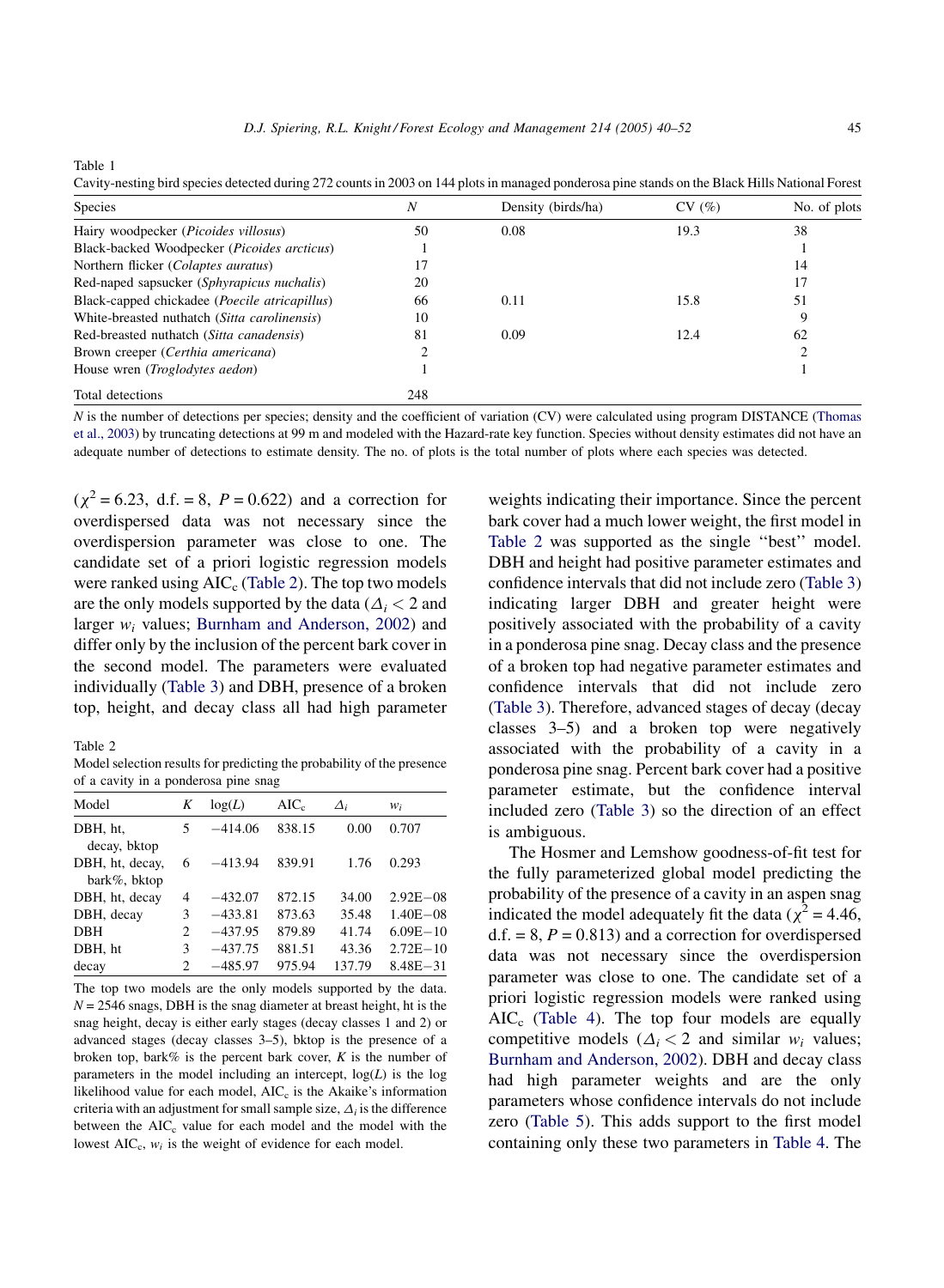| Parameter   | Parameter weight | Parameter estimate | Standard error | 95% lower CI | 95% upper CI |  |
|-------------|------------------|--------------------|----------------|--------------|--------------|--|
| $DBH (+)$   |                  | 7.278              | 0.089          | 7.096        | 7.461        |  |
| bktop $(-)$ |                  | $-2.571$           | 0.004          | $-2.579$     | $-2.563$     |  |
| ht $(+)$    | 0.999            | 16.906             | 0.126          | 16.648       | 17.164       |  |
| $decay (-)$ | 0.987            | $-0.961$           | 0.063          | $-1.090$     | $-0.833$     |  |
| bark%       | 0.302            | 0.053              | 0.095          | $-0.141$     | 0.248        |  |

<span id="page-6-0"></span>Table 3 Ponderosa pine snag parameter weights, estimates, standard errors, and confidence intervals

The parameters DBH, bktop, ht, and decay are important in determining the presence of a cavity in a ponderosa pine snag with the direction of the effect indicated in parenthesis;  $N = 2546$  snags, DBH is the snag diameter at breast height, ht is the snag height, decay is either early stages (decay classes 1 and 2) or advanced stages (decay classes 3–5), bktop is the presence of a broken top, bark% is the percent bark cover  $(+/-)$  after the parameter name indicates the confidence interval did not include zero and the direction of the parameter effect on the probability of the presence of a cavity.

Table 4 Model selection results for predicting the probability of the presence of a cavity in an aspen snag

| Model                           | Κ | log(L)   | $AIC_c$ | $\Delta_i$ | $W_i$        |
|---------------------------------|---|----------|---------|------------|--------------|
| DBH, decay                      | 3 | $-46.15$ | 98.3    | 0.00       | 0.342        |
| DBH, ht,<br>decay, bktop        | 5 | $-44.24$ | 98.51   | 0.21       | 0.309        |
| DBH, ht, decay                  | 4 | $-45.75$ | 99.51   | 1.21       | 0.187        |
| DBH, ht, decay,<br>bark%, bktop | 6 | $-43.91$ | 99.86   | 1.56       | 0.157        |
| DBH, ht                         | 3 | $-50.89$ | 107.78  | 9.48       | 0.003        |
| <b>DBH</b>                      | 2 | $-53.66$ | 111.33  | 13.03      | $5.08E - 04$ |
| decay                           | 2 | $-55.87$ | 115.74  | 17.44      | $5.59E - 05$ |

The top four models are equally competitive models supported by the data;  $N = 235$  snags, DBH is the snag diameter at breast height, ht is the snag height, decay is either early stages (decay classes 1 and 2) or advanced stages (decay classes 3–5), bktop is the presence of a broken top, bark% is the percent bark cover,  $K$  is the number of parameters in the model including an intercept,  $log(L)$  is the log likelihood value for each model, AIC<sub>c</sub> is Akaike's information criteria with an adjustment for small sample size,  $\Delta_i$ is the difference between the  $AIC_c$  value for each model and the model with the lowest  $AIC_c$ ,  $w_i$  is the weight of evidence for each model.

positive parameter estimate for DBH indicates that larger DBH is positively associated with the probability of a cavity in an aspen snag, and the negative parameter estimate for decay class indicates that advanced stages of decay (decay classes 3–5) are negatively associated with the probability of a cavity in an aspen snag.

## 3.4. Snags with foraging evidence

There were 1589 snags (55.1% of 2886 snags) that had evidence of foraging. Of these snags there were 1476 ponderosa pine, 73 aspen, 24 paper birch, 15 white spruce, and 1 unknown species. The goodnessof-fit of test was significant ( $\chi^2 = 28.36$ , d.f. = 1,  $P < 0.001$ ), indicating that ponderosa pine snags were foraged on more than expected and aspen snags less than expected. Due to the small numbers of most species, only ponderosa pine and aspen snags were compared in this analysis.

All tree species were pooled to analyze the variables of DBH and decay class. The DBH size classes used for analysis are the same as [Fig. 2](#page-4-0). There

| Table 5                                                                            |  |
|------------------------------------------------------------------------------------|--|
| Aspen snag parameter weights, estimates, standard errors, and confidence intervals |  |

| Parameter   | Parameter weight | Parameter estimate | Standard error | 95% lower CI | 95% upper CI |  |
|-------------|------------------|--------------------|----------------|--------------|--------------|--|
| $DBH (+)$   | 0.998            | 26.803             | 1.373          | 23.999       | 29.607       |  |
| $decay (-)$ | 0.965            | $-1.936$           | 0.207          | $-2.358$     | $-1.514$     |  |
| bktop       | 0.653            | $-0.884$           | 0.613          | $-2.135$     | 0.367        |  |
| ht          | 0.347            | 1.414              | 4.317          | $-7.402$     | 10.229       |  |
| $bark\%$    | 0.340            | $-0.295$           | 0.390          | $-1.091$     | 0.501        |  |

The parameters DBH and decay are important in determining the presence of a cavity in an aspen snag with the direction of the effect indicated in parenthesis.  $N = 235$  snags, DBH is the snag diameter at breast height, ht is the snag height, decay is either early stages (decay classes 1 and 2) or advanced stages (decay classes 3–5), bktop is the presence of a broken top, bark% is the percent bark cover  $(+/-)$  after the parameter name indicates the confidence interval did not include zero and the direction of the parameter effect on the probability of the presence of a cavity.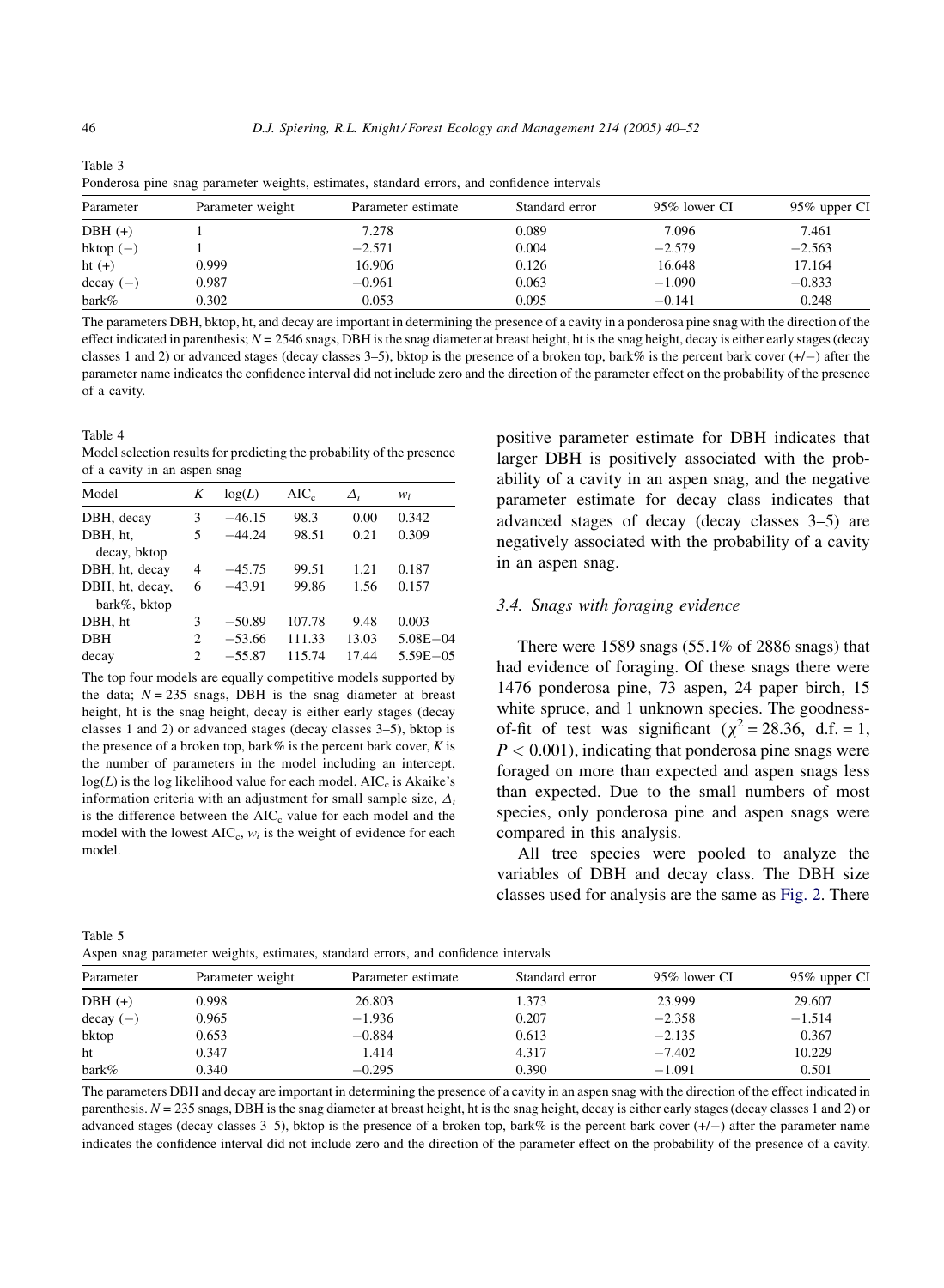was an increasing proportion of snags with evidence of foraging from smaller to larger DBH size classes, from 51% in the 8.0–23.0 cm size class to 86% in the >48.0 cm size class. The goodness-of-fit test showed a significant difference between the size class distribution of snags with evidence of foraging and the size class distribution of all snags ( $\chi^2$  = 46.95, d.f. = 3,  $P < 0.001$ ). The increasing percent of snags with evidence of foraging in greater DBH size classes indicate that larger snags are foraged on more than would be expected. There was no trend in percent of snags with evidence of foraging by decay class and the goodness-of-fit test was not significant ( $\chi^2 = 8.40$ , d.f. = 4,  $P > 0.05$ ). Forage use was higher on larger diameter snags, but independent of decay class.

# 4. Discussion

## 4.1. Snag population

Snags are a common component of managed ponderosa pine stands on the BHNF. This is apparent from the total number of snags sampled and the high snag densities on some plots. However, most of the plots sampled were at the low end of snag densities, creating a skewed distribution. The snag population was relatively homogenous in terms of snag characteristics. The majority of snags sampled would best be described as small diameter ponderosa pine snags in the early stages of decay with broken tops. The most important, and challenging, aspect of this snag population for management of cavity-nesting birds is the dominance of snags in small DBH size classes ([Fig. 2](#page-4-0)). Snags were common, but large snags were rare, and this may limit the quality of habitat for cavity-nesting birds in managed ponderosa pine stands.

In a report to the Secretary of Interior in 1899, Henry R. Graves provided an early description of the forests of the Black Hills, as well as the first estimate of snag densities and sizes. Historic snag densities averaged 273 snags per 100 acres (6.7 snags/ha), with diameters ranging from 9 to 19 in. (22.9–48.3 cm; [Graves, 1899\)](#page-11-0). Graves also reports that much of the Black Hills was covered by stands of trees with an average diameter of 20 in. (50.8 cm) and reaching a maximum diameter of 3 ft (91.4 cm). Currently, most snags in managed stands on the BHNF are smaller than the average size of both dead and live trees described by Graves a century earlier.

In ponderosa pine forests with evidence of past logging on two National Forests in northern Arizona, [Ganey \(1999\)](#page-11-0) reported similar results that snag populations were dominated by small diameter snags, with relatively few snags in the largest DBH size classes, and that guidelines for snag retention were rarely met. Our data confirm that on the BHNF the number of large diameter snags is well below the proposed USDA Forest Service standards for the retention of snags ([USDA Forest Service, 2001](#page-12-0)). [Ganey \(1999\)](#page-11-0) also reported that snags in advanced stages of decay (stages 4 and 5) dominated the population, whereas we found snags in the earlier stages of decay (stages 1 and 2) were most abundant in the BHNF. This difference is likely due to a large recruitment of snags into the population following a snow and ice storm in April 2000 which damaged and killed many trees.

### 4.2. Cavity-nesting birds

Nine species of cavity-nesting birds were detected during point counts on our study plots. Only three species had sufficient detections to calculate a density estimate ([Table 1\)](#page-5-0). Density estimates for these three species are similar to the estimates from the Rocky Mountain Bird Observatory's monitoring reports for ponderosa pine forests in the Black Hills [\(Panjabi,](#page-11-0) [2001, 2003, 2004\)](#page-11-0). There are no density estimates provided in other recent research in the Black Hills ([Mills et al., 2000a](#page-11-0); [Anderson and Crompton, 2002](#page-10-0)), but the average number of birds per count in ponderosa pine stands reported in these studies were comparable to our data.

There are no quantitative estimates of cavitynesting bird densities in the Black Hills that pre-date logging and forest management. However, it is interesting to make comparisons with historic qualitative accounts of bird abundance. In 1874, General George Armstrong Custer led a military scouting expedition into the Black Hills and William Ludlow documented birds and wildlife encountered. The species list is incomplete and most accounts are brief, but Ludlow reported on the red-headed woodpecker (Melanerpes erythrocephalus),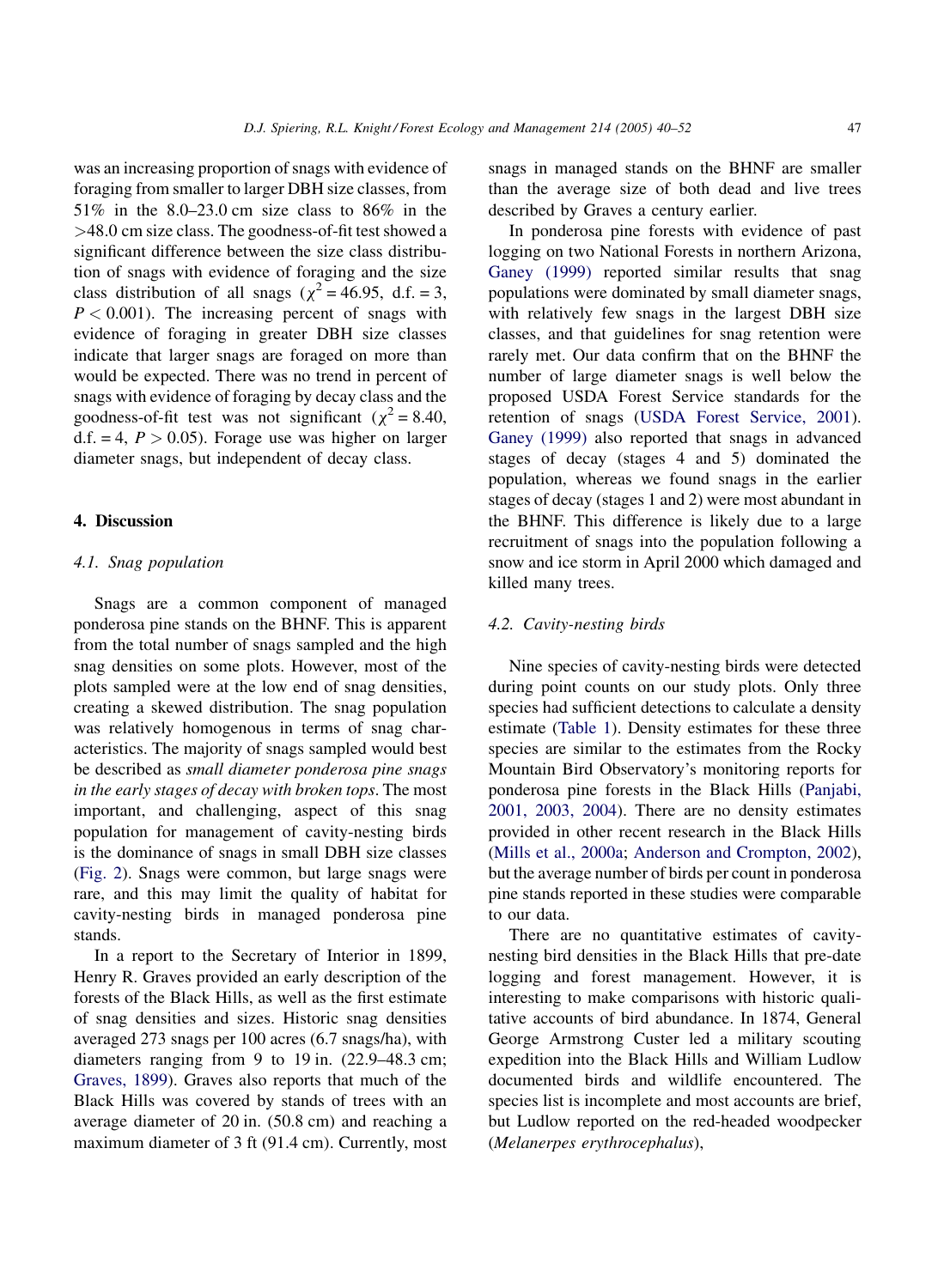''All through Dakota, wherever there was timber, I saw the red-headed woodpecker, and in the Black Hills it was especially abundant. It seemed to me the most common species there and its harsh cries resounded through the forest from morning till night.'' ([Ludlow,](#page-11-0) [1875](#page-11-0)).

Another historic account of the red-headed woodpecker describes the species as, ''The most abundant woodpecker in the hills'' [\(Cary, 1901\)](#page-11-0). In contrast, we saw and heard no red-headed woodpeckers at any time in managed ponderosa pine stands during our 2-year study.

There are almost no areas in the BHNF that have not been logged and could be used to compare baseline cavity-nesting bird densities in unmanaged ponderosa pine forests to managed stands. However, comparisons with unmanaged stands elsewhere in the west suggest that densities are relatively low in managed ponderosa pine stands on the BHNF. [Balda \(1975\)](#page-10-0) reported densities, drawn from several sources and calculated using the spot-map method, of secondary cavitynesting birds in three unmanaged ponderosa pine forests in Arizona. Densities for white-breasted nuthatches (Sitta carolinensis) ranged from 7 to 11 breeding pairs per 100 acres (0.35–0.54 birds/ha) and for house wrens (Troglodytes aedon) from 0 to 10 breeding pairs per 100 acres (0.0–0.49 birds/ha; [Balda,](#page-10-0) [1975](#page-10-0)). We did not have sufficient detections to estimate densities for these two species since we only observed 10 white-breasted nuthatches and 1 house wren during 272 point counts. The pygmy nuthatch (Sitta pygmaea) and mountain chickadee (Poecile gambeli) are not common in the Black Hills ([South Dakota Ornithol](#page-11-0)ogists' [Union, 1991](#page-11-0)), but densities in Arizona were as high as 43 breeding pairs (2.13 birds/ha) and 20 breeding pairs per 100 acres (0.99 birds/ha) for the pygmy nuthatch and mountain chickadee, respectively ([Balda, 1975](#page-10-0)). These densities are considerably higher than the closely related red-breasted nuthatch and black-capped chickadee [\(Table 1\)](#page-5-0) that we detected during the breeding season in managed ponderosa pine stands on the BHNF.

Overall, the plot variables we measured provided little predictive power in determining the mean number of cavity-nesting birds detected on a plot. There are two possible reasons for this result. First, we may not have measured a variable that influenced the

presence of cavity-nesting birds in managed stands. There could be several such variables (e.g. food availability, presence of predators, surrounding landscape matrix) that were not measured since the focus of our study was on examining the relationship of cavity-nesting birds with snag density. Second, one or more of the variables we measured may have been important in predicting cavity-nesting bird abundance, but the values measured on the plots were not within a range where the variable was influential. For example, the snag density was high on some of the plots, but the density of large snags was low on all of the plots. If cavity-nesting birds respond to the density of large snags, the densities of large snags on our plots may have been too low to affect the abundance of cavitynesting birds or our ability to detect such an effect.

Increased abundance of cavity-nesting birds in areas with higher snag densities has been reported in western coniferous forests ([Balda, 1975; Raphael and](#page-10-0) [White, 1984; Zarnowitz and Manuwal, 1985; Schrei](#page-10-0)[ber and deCalesta, 1992\)](#page-10-0). In the Black Hills, study results have been mixed. Abundances of some species of cavity-nesting birds (northern flicker (Colaptes auratus), downy woodpecker (Picoides pubescens), hairy woodpecker, black-capped chickadee, mountain bluebird (Sialia currucoides)) were not significantly correlated with snag densities, while other species (white-breasted nuthatch, red-breasted nuthatch, rednaped sapsucker (Sphyrapicus nuchalis)) exhibited weak to strong correlations with the density of snags >15 cm DBH ([Mills et al., 2000a](#page-11-0)). Another study in the northern Black Hills found no association with the habitat used by woodpeckers during the breeding season and with snag variables of that habitat such as snag density, snag DBH, and basal area of snags ([Anderson and Crompton, 2002](#page-10-0)). Black-backed woodpeckers (Picoides arcticus) and three-toed woodpeckers (Picoides tridactylus) were observed in stands with high densities of trees and snags in the BHNF [\(Mohren, 2002\)](#page-11-0). A possible reason why cavitynesting bird abundance was not related to snag density in our study is that the great majority of snags are small in managed ponderosa pine stands on the BHNF.

## 4.3. Snags with cavities

The model selection results for the a priori logistic regression models ([Table 2](#page-5-0)) and the results when the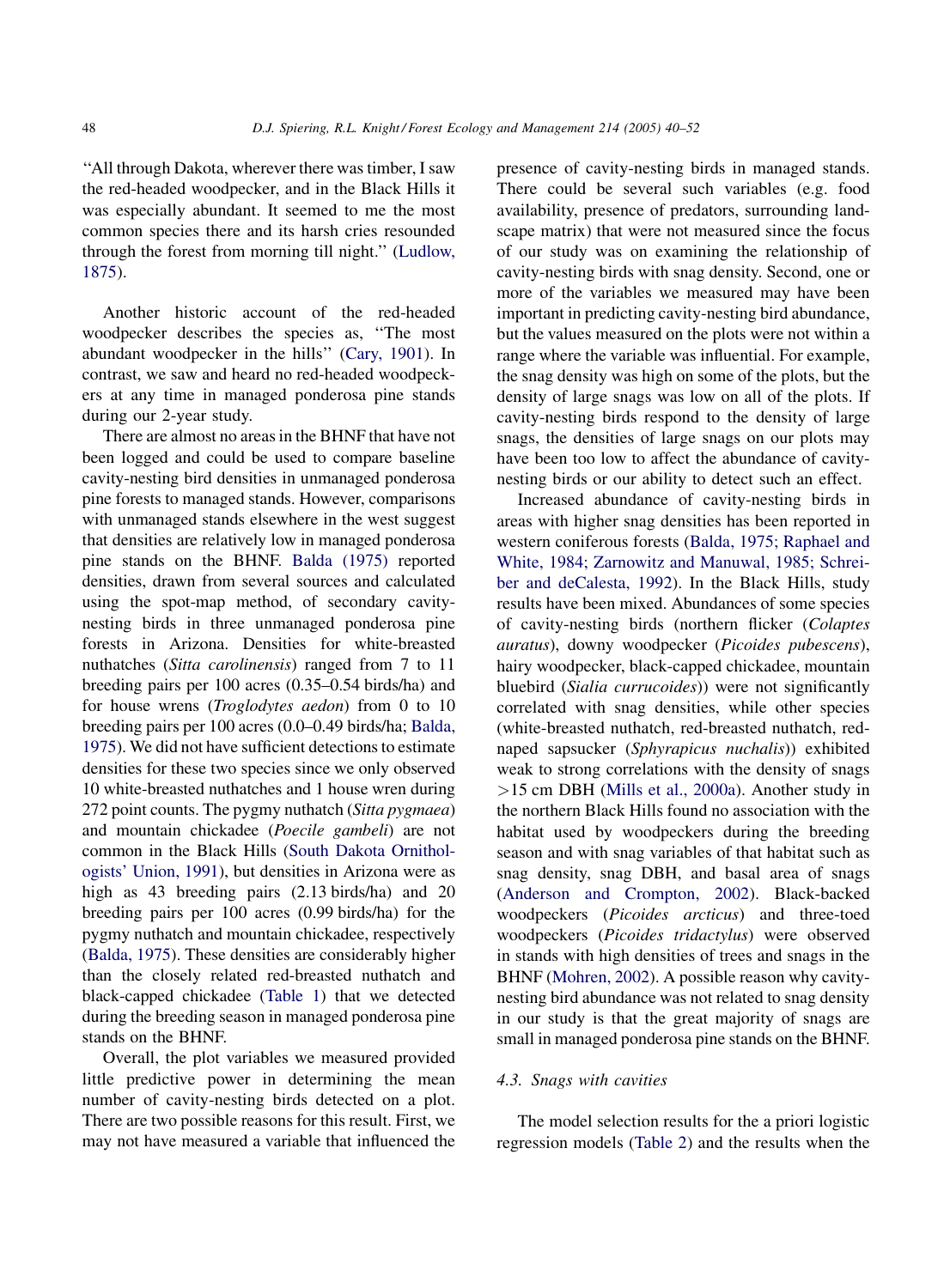parameters are examined individually ([Table 3](#page-6-0)) support the model which includes DBH, height, decay class, and the presence of a broken top as the ''best'' model for predicting the probability of a cavity in a ponderosa pine snag. These results show that cavities are more common in ponderosa pine snags with larger DBH and greater height, and less common in snags in the advanced stages of decay and with broken tops. Percent bark cover has little influence on the presence of a cavity. Therefore, larger and taller snags that are not heavily decayed are the most likely locations for cavity-nesting birds to excavate cavities.

The association of larger DBH and greater height of snags with cavities is consistent with other studies ([Scott, 1978; Cunningham et al., 1980; Mannan et al.,](#page-11-0) [1980; Raphael and White, 1984; Reynolds et al., 1985;](#page-11-0) [Zarnowitz and Manuwal, 1985; Schreiber and deC](#page-11-0)[alesta, 1992](#page-11-0)). In unmanaged stands on the BHNF, [Lentile et al. \(2000\)](#page-11-0) reported that cavity use was correlated with snag DBH ( $R^2$  = 0.95). The results for decay class are less straightforward since different species of cavity-nesting birds utilize snags in varying stages of decay ([Raphael and White, 1984](#page-11-0)) and, therefore, we expect all decay classes to be utilized. The negative association of the probability of a cavity in a ponderosa pine snag with advanced stages of decay could be explained by our conservative identification of a nest cavity. A cavity was only recorded if it could clearly be identified as a nesting cavity, whereas cavities in snags in more advanced stages of decay could have been too rotten and decayed to be positively classified as a cavity. The negative association of the presence of a cavity in snags with broken tops is contrary to other research [\(McClelland and Frissell, 1975; McClelland](#page-11-0) [et al., 1979; Cunningham et al., 1980; Mannan et al.,](#page-11-0) [1980; Raphael and White, 1984; Zarnowitz and](#page-11-0) [Manuwal, 1985](#page-11-0)). This may be because cavity-nesting birds utilize large snags more frequently, but the tops of small snags are more likely to break due to wind, snow, or ice damage. The lack of percent bark cover influencing the probability of a cavity was not surprising since selection for bark coverage varies by bird species ([Raphael and White, 1984; Schreiber and](#page-11-0) [deCalesta, 1992](#page-11-0)), and like decay class we would expect snags across all percentages of bark cover to be used.

The results for aspen snags are similar to those for ponderosa pine, but slightly less conclusive. The model selection results for the logistic regression

models predicting the probability of a cavity in an aspen snag [\(Table 4](#page-6-0)) do not clearly support one model. Instead, the top four models are competitive, none of which carried a large percent of the weight. However, when parameters were examined individually ([Table 5](#page-6-0)), both DBH and decay class had high weights lending support to the model which included only these two parameters. These results show that larger DBH was positively associated with the probability of the presence of a cavity in an aspen snag and advanced stages of decay were negatively associated with the presence of a cavity.

Combining the results for both ponderosa pine and aspen snags demonstrates that snags of large DBH and early stages of decay were most likely to have a cavity and, therefore, provide nest sites for cavity-nesting birds. Snags in the early stages of decay were abundant (82.3% of 2886 snags) in managed ponderosa pine stands, but snags with large DBH were uncommon [\(Fig. 2\)](#page-4-0). This lack of large snags for use as nest sites may be the main reason for the low densities of cavity-nesting birds found in managed stands on the BHNF.

## 4.4. Snags with foraging evidence

Over half of the snags sampled had evidence of foraging and 85.1% of a sub-sample of ponderosa pine snags showed signs of activity by bark beetles or wood boring insects [\(Spiering, 2004](#page-11-0)). This suggests that snags are an important resource for cavity-nesting birds. Cavity-nesting birds that forage by barkgleening, such as chickadees and nuthatches, search furrows in the bark for invertebrates, but do not have the bill morphology for extensive excavation into the bole of a tree or snag. Due to the types of foraging evidence collected (chipped bark, drill holes, and foraging excavations), we focus our discussion on the foraging of woodpecker species, particularly the Picoides woodpeckers.

The increased proportion of snags with evidence of foraging as DBH size class increased and the significant goodness-of-fit test indicate that large snags are the most important for foraging. From evidence of foraging and observational data, [Mannan](#page-11-0) [et al. \(1980\)](#page-11-0) reported that woodpeckers foraged on large snags most frequently, and [Raphael and White](#page-11-0) [\(1984\)](#page-11-0) found that snags with feeding sign were larger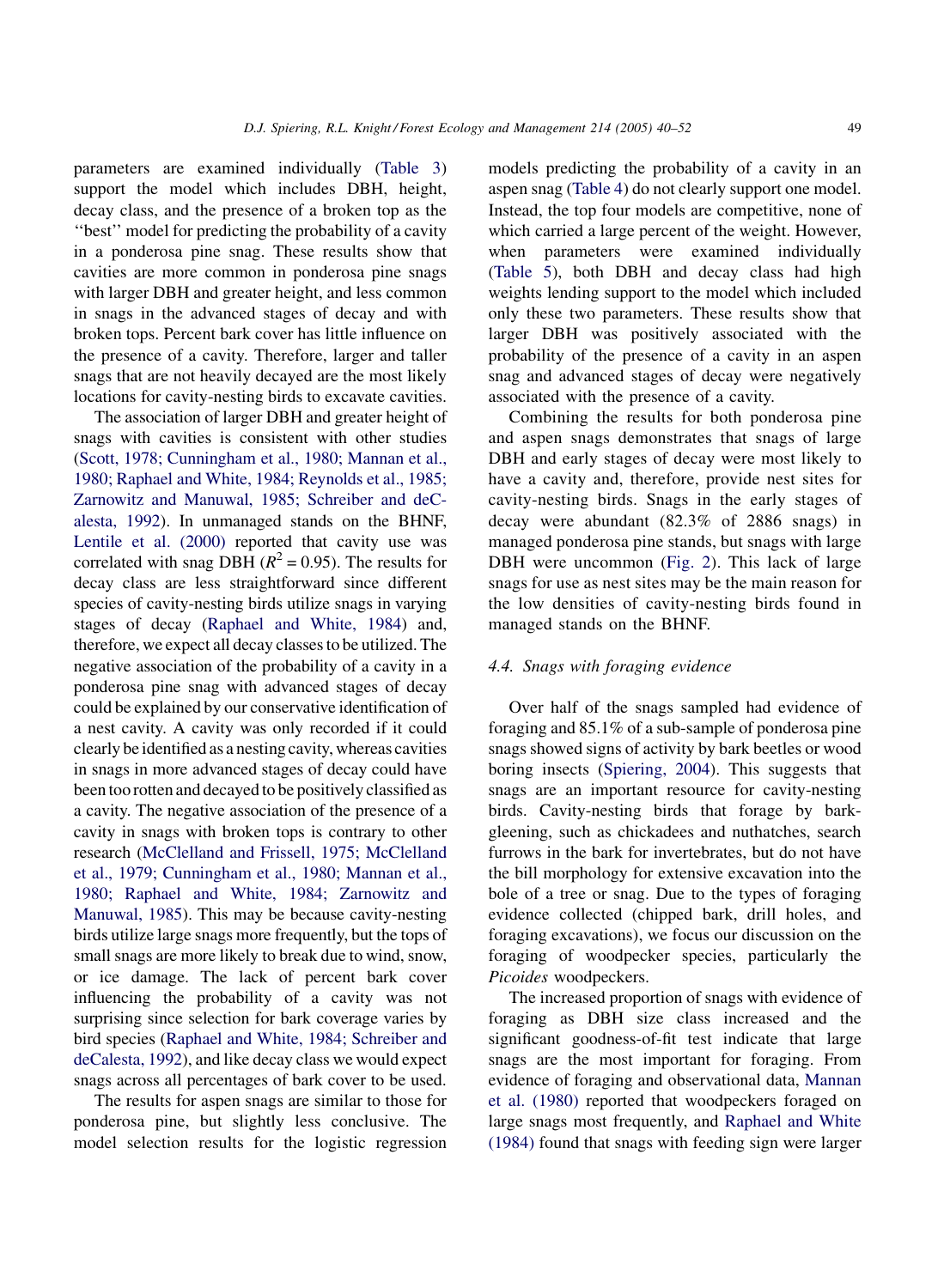<span id="page-10-0"></span>in diameter than snags with no sign of feeding. [Imbeau](#page-11-0) [and Desrochers \(2000\)](#page-11-0) observed three-toed woodpeckers foraging on snags with greater DBH than paired nearest available snags. In the BHNF, [Lentile](#page-11-0) [et al. \(2000\),](#page-11-0) found an increased proportion of snags with evidence of foraging from small to medium size classes, but then a leveling off of the proportion of snags with evidence of foraging in the largest size classes. In our study, over 50% of snags in all size classes, even the smallest size class of 8.0–23.0 cm, had evidence of foraging. Thus, large snags are foraged more frequently, but smaller snags are still utilized and should be maintained increase habitat quality for cavity-nesting birds.

The lack of a significant difference in evidence of foraging in relation to decay class was expected. As a snag progresses in the decay process, it is often colonized first by bark beetles (Scolytidae), followed by wood boring insects (Cerambycidae, Buprestidae, Siricidae), and then by carpenter ants (Formicidae; D. Leatherman, personal communication). All of these insects are eaten by different woodpecker species, and therefore snags provide a changing, but persistent food base as they decay.

### 5. Conclusion

Snags were common in managed ponderosa pine stands on the BHNF, but snags in the larger DBH size classes were rare in these stands. Snags with large DBH were more likely to have cavities created by and used for nesting by cavity-nesting birds. Evidence of foraging by cavity-nesting birds was greater than expected on snags in larger DBH size classes, but did occur on snags in all DBH size classes. Based on these results, and other published studies, large snags, particularly larger in DBH, are an important habitat component for cavity-nesting birds.

Cavity-nesting birds were detected infrequently in managed ponderosa pine stands and abundances of these birds in our study appear to be lower than historic accounts indicate or have been reported to occur in unmanaged ponderosa pine forests in the western United States. The low numbers of cavitynesting birds in managed ponderosa pine stands on the BHNF is probably because nearly all snags in these stands are too small to be used as nest trees.

We suggest future studies compare cavity-nesting bird populations in managed and unmanaged stands of similar forest type. Researchers should also measure demographic characteristics of cavitynesting birds, such as survival and nest success, using snags across a range of DBH size classes from small to large. In the meantime, it appears that managing for large snags, possibly through increased snag retention, longer rotation cycles, or killing large live trees to create snags, is the best way to improve habitat for cavity-nesting birds in managed ponderosa pine stands.

## Acknowledgements

Blaine Cook provided invaluable support for all aspects of this study. Rob Hoelscher and Kerry Burns reviewed the study design. Ken Marchand, and the Black Hills National Forest GIS Lab, provided GIS assistance. Fredrick ''Skip''W. Smith was helpful in the initial phase of study design and William H. Romme and David A. Leatherman provided advice throughout the study. Sarah Converse, Aaron Ellingson and Jim zumBrunnen assisted with data analysis. Field technicians were Karen Johnson and Kerry Zobel. We thank all those who provided critical reviews of this manuscript, including two anonymous reviewers. This study was funded by Challenge Cost Share Agreement 02- CS-11020300-021 between Colorado State University and the Black Hills National Forest.

### References

- Anderson, S.H., Crompton, B.J., 2002. The effects of shelterwood logging on bird community composition in the Black Hills, Wyoming. For. Sci. 48, 365–372.
- Anderson, T., 2003. Conservation assessment of the woodpeckers in the Black Hills National Forest, South Dakota and Wyoming. USDA For. Serv., Black Hills National Forest, Custer, SD.
- Balda, R.P., 1975. The relationship of secondary cavity-nesters to snag densities in western coniferous forests. USDA For. Serv. Wildlife Habitat Tech. Bull. No. 1, Albuquerque, NM.
- Ball, J.J., Schaefer, P.R., 2000. Case no. 1: one hundred years of forest management. J. For. 98, 4–10.
- Buckland, S.T., Anderson, D.R., Burnham, K.P., Laake, J.L., Borchers, D.L., Thomas, L., 2001. Introduction to Distance Sampling: Estimating Abundance of Biological Populations. Oxford University Press, New York, NY.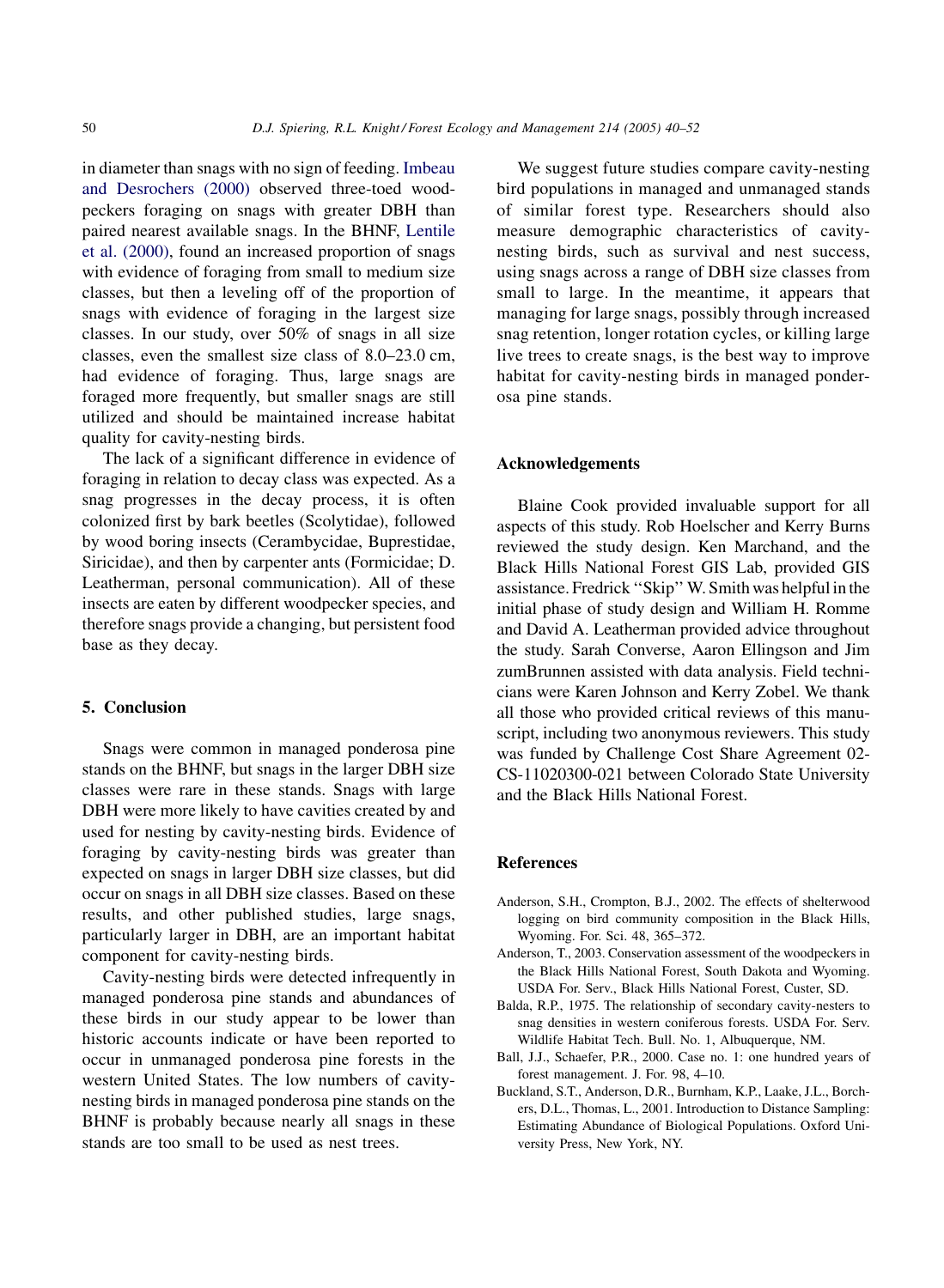- <span id="page-11-0"></span>Burnham, K.P., Anderson, D.R., 2002. Model Selection and Multimodel-inference: A Practical Information-theoretic Approach, 2nd ed. Springer-Verlag, New York, NY.
- Buttery, R.F., Gillam, B.C., 1987. Forested ecosystems. In: Hoover, R.L., Wills, D.L. (Eds.), Managing Forested Lands for Wildlife. Colorado Division of Wildlife in cooperation with USDA For. Serv.. USDA For. Serv., Rocky Mountain Region, Denver, CO.

Cary, M., 1901. Birds of the Black Hills. Auk 18, 231–238.

- Cunningham, J.B., Balda, R.B., Gaud, W.S., 1980. Selection and use of snags by secondary cavity-nesting birds of the ponderosa pine forest. USDA For. Serv. Research Paper RM-222. Rocky Mountain Forest and Range Experiment Station, Fort Collins, CO.
- Davis, J.W., 1983. Snags are for wildlife. In: Davis, J.W., Goodwin, G.A., Ockenfels, R.A. (Eds.), Proceedings of the Symposium on Snag Habitat Management. USDA For. Serv. Gen. Tech. Rep. RM-99, Flagstaff, AZ, pp. 4–9.
- Dickson, J.G., Conner, R.N., Williamson, H., 1983. Snag retention increase bird use of a clear-cut. J. Wildlife Manage. 47, 799– 804.
- Ganey, J.L., 1999. Snag density and composition of snag populations on two National Forests in northern Arizona. For. Ecol. Manage. 117, 169–178.
- Graves, H.S., 1899. The Black Hills Forest Reserve. In: Proceedings of the 19th Annual Report of the Survey, 1897–1898. Part V. Forest Reserves, Department of Interior, U.S. Geological Survey, Washington, DC, pp. 67–164.
- Hoffman, G.R., Alexander, R.R., 1987. Forest vegetation of the Black Hills National Forest of South Dakota and Wyoming: a habitat type classification. USDA For. Serv. Research Paper RM-276. Rocky Mountain Forest and Range Experiment Station, Fort Collins, CO.
- Hosmer, D.W., Lemeshow, S., 2000. Applied Logistic Regression, 2nd ed. Wiley, New York.
- Imbeau, L., Desrochers, A., 2000. Foraging ecology and use of drumming trees by three-toed woodpeckers. J. Wildlife Manage. 66, 222–231.
- Lentile, L., Smith, F.W., Shepperd, W., 2000. Final Report-Snag populations of the Black Hills National Forest. USDA For. Serv., Black Hills National Forest, Custer, SD.
- Ludlow, W., 1875. Report of a reconnaissance of the Black Hills of Dakota, made the summer of 1874, Washington Government Printing Office.
- Mannan, R.W., Meslow, E.C., Wright, H.M., 1980. Use of snags by birds in Douglas-fir forests, western Oregon. J. Wildlife Manage. 44, 787–797.
- McClelland, B.R., Frissell, S.S., 1975. Identifying forest snags useful for hole-nesting birds. J. For. 73, 414–417.
- McClelland, B.R., Frissell, S.S., Fischer, W.C., Halvorson, C.H., 1979. Habitat management for hole-nesting birds in forests of western larch and Douglas-fir. J. For. 77, 480–483.
- McCullagh, P., Nelder, J.A., 1989. Generalized Linear Models, 2nd ed. Chapman & Hall, New York, NY.
- Mills, T.R., Rumble, M.A., Flake, L.D., 2000a. Habitat of birds in ponderosa pine and aspen/birch forest in the Black Hills, South Dakota. J. Field Ornith. 71, 187–384.
- Mills, T.R., Rumble, M.A., Flake, L.D., 2000b. Optimum timeframes for detecting songbird vocalizations in the Black Hills.

USDA For. Serv. Research Paper RMRS-RP-21. Rocky Mountain Research Station, Ogden, UT.

- Mohren, S.R., 2002. Habitat evaluation and density estimates for the black-backed woodpecker (Picoides arcticus) and northern three-toed woodpecker (Picoides tridactylus) in the Black Hills National Forest. Thesis. University of Wyoming, Laramie, WY.
- Panjabi, A., 2001. Monitoring the birds of the Black Hills: year 1. Annual report submitted to Black Hills National Forest. Rocky Mountain Bird Observatory, Brighton, CO.
- Panjabi, A., 2003. Monitoring the birds of the Black Hills: year 2. Annual report submitted to the Black Hills National Forest. Rocky Mountain Bird Observatory, Brighton, CO.
- Panjabi, A., 2004. Monitoring the birds of the Black Hills: year 3. Annual report submitted to the Black Hills National Forest. Rocky Mountain Bird Observatory, Brighton, CO.
- Parrish, J.B., Herman, D.J., Reyher, D.J., 1996. A century of change in the Black Hills forest and riparian ecosystems. USDA For. Serv., South Dakota Agriculture Experiment Station B 722, South Dakota State Univeristy, Brooking, SD.
- Raphael, M.G., White, M., 1984. Use of snags by cavity-nesting birds in the Sierra Nevada. Wildlife Monogr. 86, 1–66.
- Reynolds, R.T., Scott, J.M., Nussbaum, R.A., 1980. A variable circular-plot method for estimating bird numbers. Condor 82, 309–313.
- Reynolds, R.T., Linkhart, B.D., Jeanson. J., 1985. Characteristics of snags and trees containing cavities in a Colorado conifer forest. USDA For. Serv. Research Note RM-455. Rocky Mountain Forest and Range Experiment Station, Fort Collins, CO.
- Rosenstock, S.S., Anderson, D.R., Giesen, K.M., Leukering, T., Carter, M.F., 2002. Landbird counting techniques: current practices and an alternative. Auk 119, 46–53.
- SAS, 2001. SAS/STAT Guide for Personal Computers, Version 8.2. SAS Institute, Cary, NC.
- Schreiber, L.A., deCalesta, D.S., 1992. The relationship between cavity-nesting birds and snags on clearcuts in western Oregon. For. Ecol. Manage. 50, 299–316.
- Scott, V.E., Evens, K.E., Patton, D.R., Stone, C.P., 1977. Cavitynesting birds of North American forests. USDA For. Serv. Agricultural Handbook No. 511.
- Scott, V.E., 1978. Characteristics of ponderosa pine snags used by cavity-nesting birds in Arizona. J. For. 76, 26–28.
- Scott, V.E., 1979. Bird response to snag removal in ponderosa pine. J. For. 77, 26–28.
- Shepperd, W.D., Battaglia, M.A., 2002. Ecology, silviculture, and management of Black Hills ponderosa pine. USDA For. Serv. Gen. Tech. Report RMRS-GTR-97. Rocky Mountain Research Station, Fort Collins, CO.
- South Dakota Ornithologists' Union, 1991. The Birds of South Dakota, 2nd ed. The Union, Aberdeen, SD.
- Spiering, D.J., 2004. Wildlife use of snags in managed ponderosa pine stands in the Black Hills National Forest, South Dakota. Thesis. Colorado State University, Fort Collins, CO.
- Thomas, J.W., Anderson, R.G., Maser, C., Bull, E.L., 1979. Snags. In: Thomas, J.W. (Tech. Ed.), Wildlife Habitats in Managed Forests: the Blue Mountains of Oregon and Washington. USDA Agriculture Handbook No. 553.